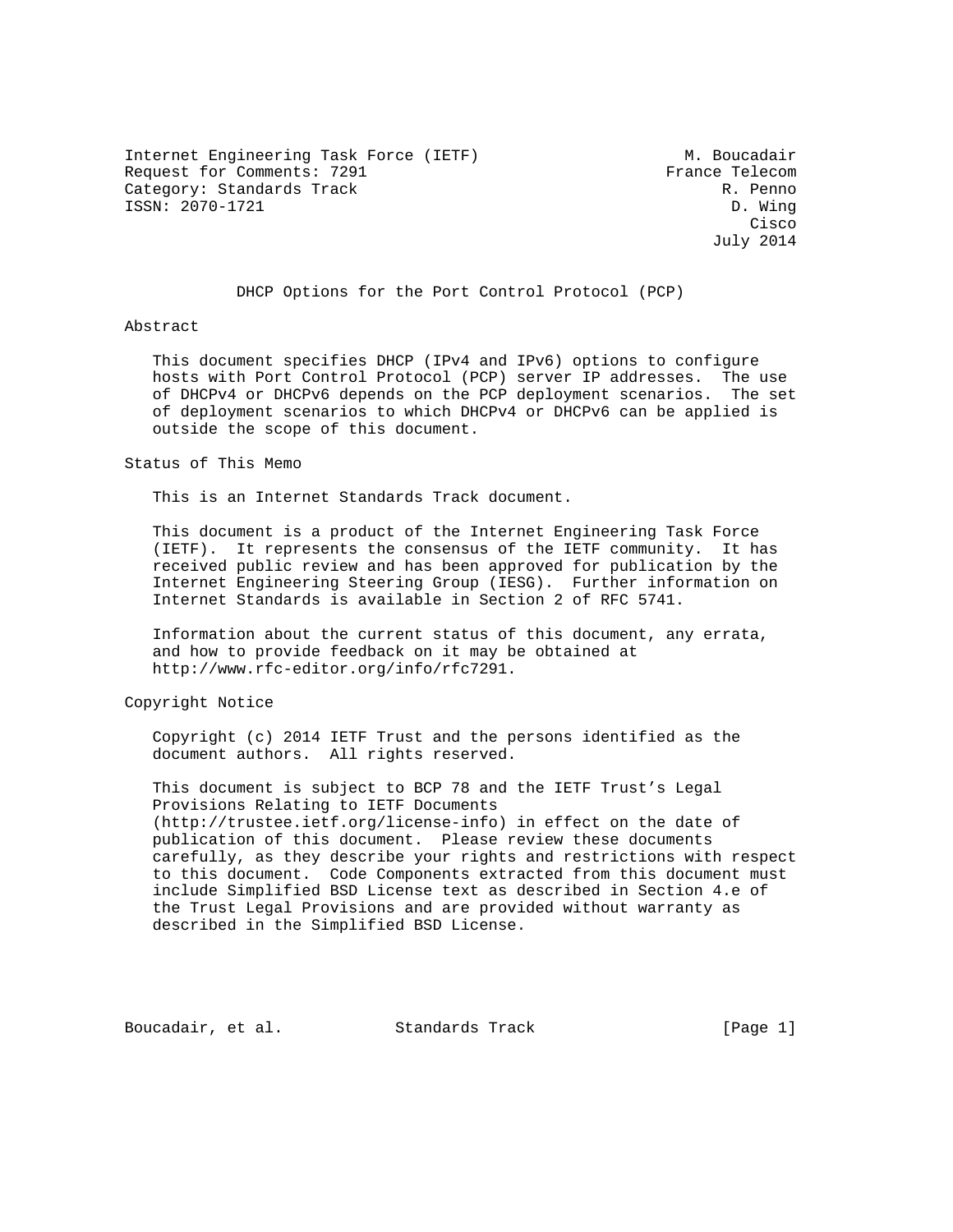Table of Contents

| Introduction                                                                                                                                                                                                                                  |   |
|-----------------------------------------------------------------------------------------------------------------------------------------------------------------------------------------------------------------------------------------------|---|
| 1.1. Requirements Language                                                                                                                                                                                                                    | 3 |
| $2$ .                                                                                                                                                                                                                                         |   |
| $\mathcal{R}$<br>DHCPv6 PCP Server Option                                                                                                                                                                                                     |   |
| . The contract of the contract of the contract of the contract of the contract of the contract of the contract of the contract of the contract of the contract of the contract of the contract of the contract of the contrac<br>31<br>Format |   |
| DHCPv6 Client Behavior<br>3.2.                                                                                                                                                                                                                | 4 |
| 4 <sub>1</sub>                                                                                                                                                                                                                                | 5 |
| 4 1                                                                                                                                                                                                                                           | 5 |
| DHCPv4 Client Behavior<br>4.2.                                                                                                                                                                                                                | 6 |
| DHCP Server Configuration Guidelines<br>5 <sub>1</sub>                                                                                                                                                                                        | 6 |
| 6                                                                                                                                                                                                                                             | 8 |
| Hosts with Multiple Interfaces<br>8<br>$7$ .                                                                                                                                                                                                  |   |
| 8<br>8 <sub>1</sub>                                                                                                                                                                                                                           |   |
| 9.<br>8                                                                                                                                                                                                                                       |   |
| 9.1.                                                                                                                                                                                                                                          | 8 |
| 9.2.                                                                                                                                                                                                                                          | 9 |
|                                                                                                                                                                                                                                               | 9 |
|                                                                                                                                                                                                                                               | 9 |
| Normative References                                                                                                                                                                                                                          |   |
| Informative References<br>10<br>11.2.                                                                                                                                                                                                         |   |

### 1. Introduction

 This document defines DHCPv4 [RFC2131] and DHCPv6 [RFC3315] options that can be used to configure hosts with PCP server [RFC6887] IP addresses.

 This specification assumes a PCP server is reachable with one or multiple IP addresses. As such, a list of IP addresses can be returned in the DHCP PCP server option.

 This specification allows returning one or multiple lists of PCP server IP addresses. This is used as a hint to guide the PCP client when determining whether to send PCP requests to one or multiple PCP servers. Concretely, the PCP client needs an indication to decide whether entries need to be instantiated in all PCP servers (e.g., multi-homing, multiple PCP-controlled devices providing distinct services, etc.) or use one IP address from the list (e.g., redundancy group scenario, proxy-based model, etc.). Refer to [PCP-DEPLOYMENT] for a discussion on PCP deployment scenarios.

 For guidelines on how a PCP client can use multiple IP addresses and multiple PCP servers, see [PCP-SERVER].

Boucadair, et al. Standards Track [Page 2]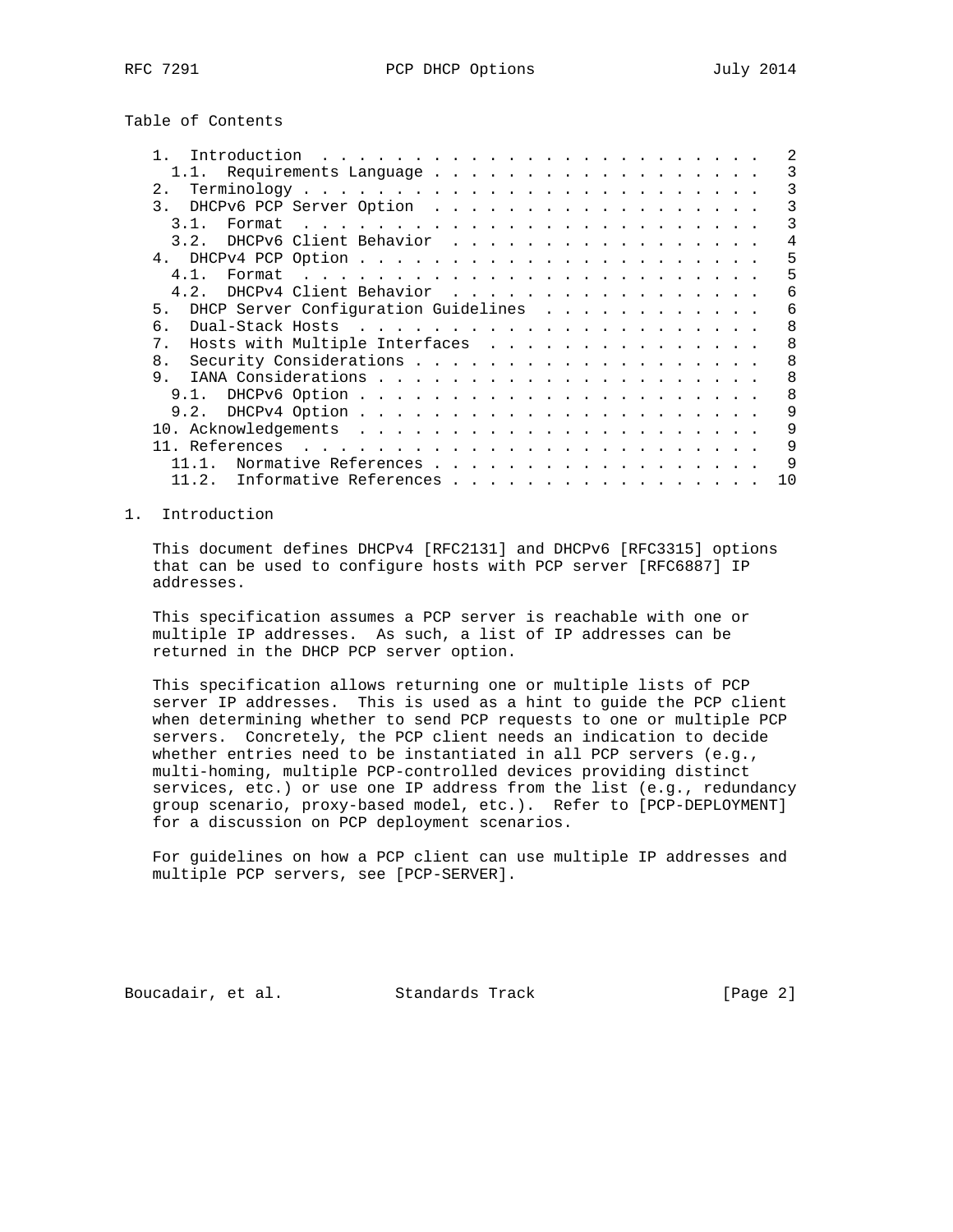#### 1.1. Requirements Language

 The key words "MUST", "MUST NOT", "REQUIRED", "SHALL", "SHALL NOT", "SHOULD", "SHOULD NOT", "RECOMMENDED", "MAY", and "OPTIONAL" in this document are to be interpreted as described in RFC 2119 [RFC2119].

#### 2. Terminology

This document makes use of the following terms:

- o "PCP server" denotes a functional element that receives and processes PCP requests from a PCP client. A PCP server can be co-located with or be separated from the function (e.g., NAT, Firewall) it controls. Refer to [RFC6887].
- o "PCP client" denotes a PCP software instance responsible for issuing PCP requests to a PCP server. Refer to [RFC6887].
- o "DHCP" refers to both DHCPv4 [RFC2131] and DHCPv6 [RFC3315].
- o "DHCP client" denotes a node that initiates requests to obtain configuration parameters from one or more DHCP servers.
- o "DHCP server" refers to a node that responds to requests from DHCP clients.
- 3. DHCPv6 PCP Server Option
- 3.1. Format

 The DHCPv6 PCP server option can be used to configure a list of IPv6 addresses of a PCP server.

The format of this option is shown in Figure 1.

|                         | 0 1 2 3 4 5 6 7 8 9 0 1 2 3 4 5 6 7 8 9 0 1 2 3 4 5 6 7 8 9 0 1 |  |  |  |  |  |
|-------------------------|-----------------------------------------------------------------|--|--|--|--|--|
| OPTION V6 PCP SERVER    | Option-length<br>the company of the company of                  |  |  |  |  |  |
|                         |                                                                 |  |  |  |  |  |
| PCP Server IPv6 Address |                                                                 |  |  |  |  |  |
|                         |                                                                 |  |  |  |  |  |
|                         |                                                                 |  |  |  |  |  |
|                         |                                                                 |  |  |  |  |  |

Figure 1: DHCPv6 PCP Server Option

| Boucadair, et al. | Standards Track | [Page 3] |  |
|-------------------|-----------------|----------|--|
|                   |                 |          |  |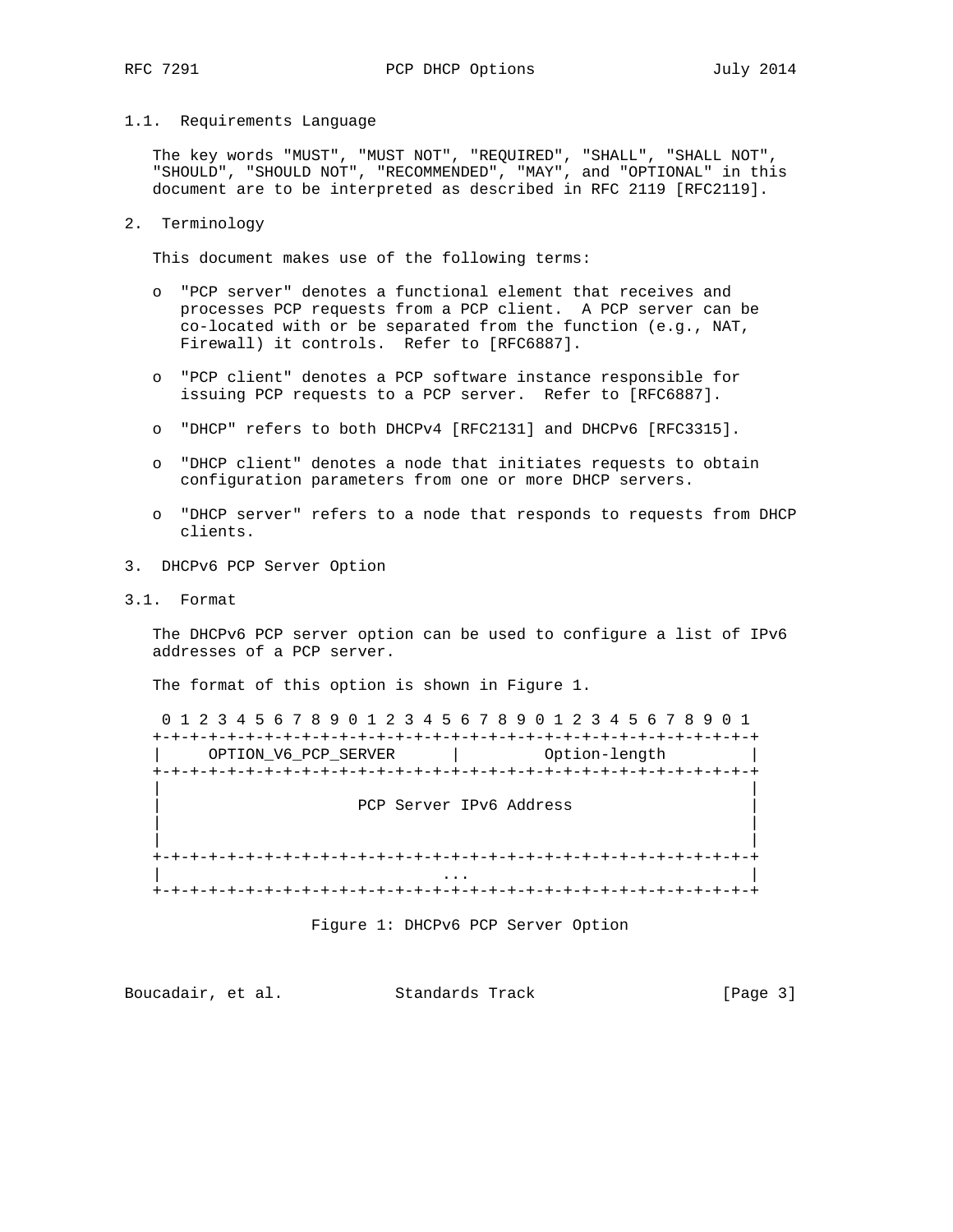The fields of the option shown in Figure 1 are as follows:

- o Option-code: OPTION\_V6\_PCP\_SERVER (86; see Section 9.1)
- o Option-length: Length of the "PCP Server IPv6 Address(es)" field in octets. MUST be a multiple of 16.
- o PCP Server IPv6 Addresses: Includes one or more IPv6 addresses [RFC4291] of the PCP server to be used by the PCP client. Note, IPv4-mapped IPv6 addresses (Section 2.5.5.2 of [RFC4291]) are allowed to be included in this option.

 To return more than one PCP server to the DHCPv6 client (as opposed to more than one address for a single PCP server), the DHCPv6 server returns multiple instances of OPTION\_V6\_PCP\_SERVER.

3.2. DHCPv6 Client Behavior

 To discover one or more PCP servers, the DHCPv6 client requests PCP server IP addresses by including OPTION\_V6\_PCP\_SERVER in an Option Request Option (ORO), as described in Section 22.7 of [RFC3315].

 The DHCPv6 client MUST be prepared to receive multiple instances of OPTION\_V6\_PCP\_SERVER; each instance is to be treated as a separate PCP server.

 If an IPv4-mapped IPv6 address is received in OPTION\_V6\_PCP\_SERVER, it indicates that the PCP server has the corresponding IPv4 address.

 Note: When presented with the IPv4-mapped prefix, current versions of Windows and Mac OS generate IPv4 packets but will not send IPv6 packets [RFC6052]. Representing IPv4 addresses as IPv4-mapped IPv6 addresses follows the same logic as in Section 5 of [RFC6887].

 The DHCPv6 client MUST silently discard multicast and host loopback addresses [RFC6890] conveyed in OPTION\_V6\_PCP\_SERVER.

Boucadair, et al. Standards Track [Page 4]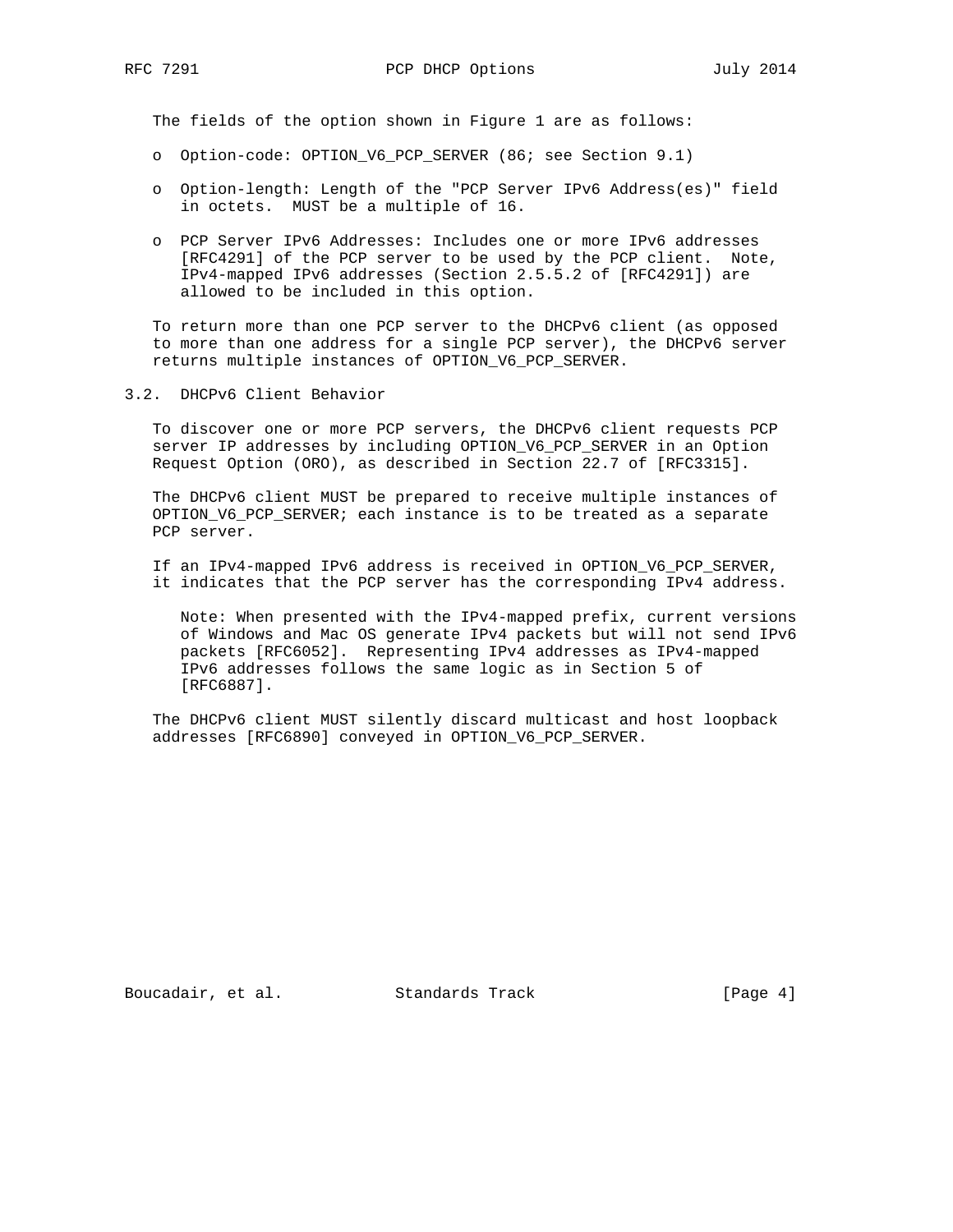## 4. DHCPv4 PCP Option

4.1. Format

 The DHCPv4 PCP server option can be used to configure a list of IPv4 addresses of a PCP server. The format of this option is illustrated in Figure 2.

| 0 1 2 3 4 5 6 7 8 9 0 1 2 3 4 5     |                |            |
|-------------------------------------|----------------|------------|
| +-+-+-+-+-+-+-+-+-+-+-+-+-+-+-+-+-+ |                |            |
| Code                                | Length         |            |
| +-+-+-+-+-+-+-+-+-+-+-+-+-+-+-+-+-+ |                |            |
| List-Length   List of               |                |            |
| +-+-+-+-+-+-+-+-+ PCP Server        |                |            |
|                                     | IPv4 Addresses |            |
| +-+-+-+-+-+-+-+-+-+-+-+-+-+-+-+-+-+ |                |            |
| List-Length   List of               |                |            |
| +-+-+-+-+-+-+-+-+ PCP Server        |                |            |
|                                     | TPv4 Addresses |            |
| +-+-+-+-+-+-+-+-+-+-+-+-+-+-+-+-+-+ |                |            |
|                                     |                | . optional |
| +-+-+-+-+-+-+-+-+-+-+-+-+-+-+-+-+-+ |                |            |
| List-Length   List of               |                |            |
| +-+-+-+-+-+-+-+-+ PCP Server        |                |            |
|                                     | IPv4 Addresses |            |
| +-+-+-+-+-+-+-+-+-+-+-+-+-+-+-+-+-+ |                |            |

Figure 2: DHCPv4 PCP Server Option

The descriptions of the fields are as follows:

- o Code: OPTION\_V4\_PCP\_SERVER (158; see Section 9.2);
- o Length: Length of all included data in octets. The minimum length is 5.
- o List-Length: Length of the "List of PCP Server IPv4 Addresses" field in octets. MUST be a multiple of 4.
- o List of PCP Server IPv4 Addresses: Contains one or more IPv4 addresses of the PCP server to be used by the PCP client. The format of this field is shown in Figure 3.

Boucadair, et al. Standards Track [Page 5]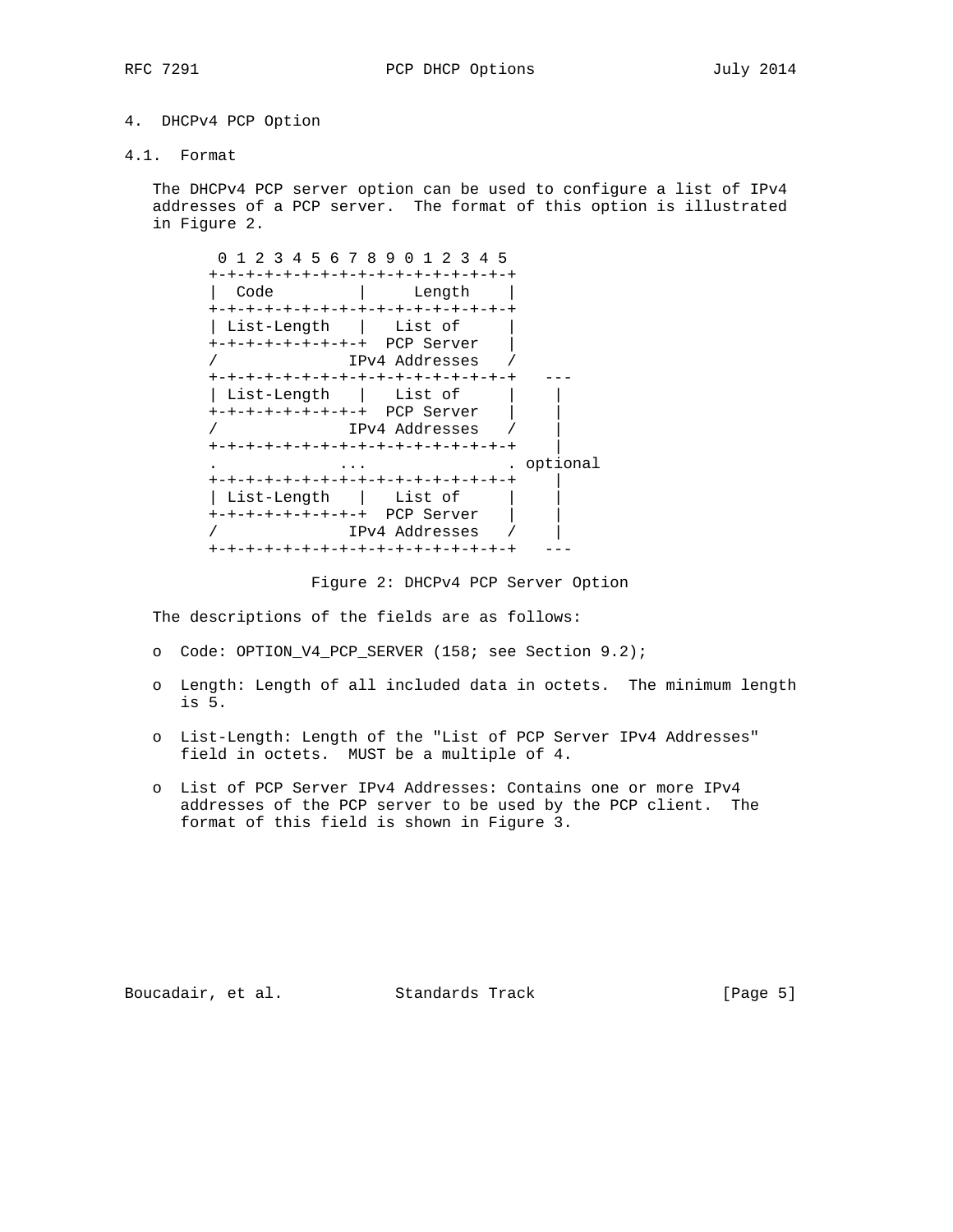|  |                | 0 8 16 24 32                                                                                                          | 40 | 48             |
|--|----------------|-----------------------------------------------------------------------------------------------------------------------|----|----------------|
|  |                | +-----+-----+-----+-----+-----+----+---<br>  a1   a2   a3   a4   a1   a2  <br>+-----+----+-----+-----+-----+---+----+ |    |                |
|  | IPv4 Address 1 |                                                                                                                       |    | IPv4 Address 2 |

This format assumes that an IPv4 address is encoded as a1.a2.a3.a4.

Figure 3: Format of the List of PCP Server IPv4 Addresses

 OPTION\_V4\_PCP\_SERVER can include multiple lists of PCP server IPv4 addresses; each list is treated as a separate PCP server. When several lists of PCP server IPv4 addresses are to be included, the

 "List-Length" and "List of PCP Server IPv4 Addresses" fields are repeated.

 OPTION\_V4\_PCP\_SERVER is a concatenation-requiring option. As such, the mechanism specified in [RFC3396] MUST be used if OPTION\_V4\_PCP\_SERVER exceeds the maximum DHCPv4 option size of 255 octets.

4.2. DHCPv4 Client Behavior

 To discover one or more PCP servers, the DHCPv4 client requests PCP server IP addresses by including OPTION\_V4\_PCP\_SERVER in a Parameter Request List option [RFC2132].

 The DHCPv4 client MUST be prepared to receive multiple lists of PCP server IPv4 addresses in the same DHCPv4 PCP server option; each list is to be treated as a separate PCP server.

 The DHCPv4 client MUST silently discard multicast and host loopback addresses [RFC6890] conveyed in OPTION\_V4\_PCP\_SERVER.

5. DHCP Server Configuration Guidelines

 DHCP servers supporting the DHCP PCP server option can be configured with a list of IP addresses of the PCP server(s). If multiple IP addresses are configured, the DHCP server MUST be explicitly configured whether all or some of these addresses refer to:

 1. the same PCP server: the DHCP server returns multiple addresses in the same instance of the DHCP PCP server option.

Boucadair, et al. Standards Track [Page 6]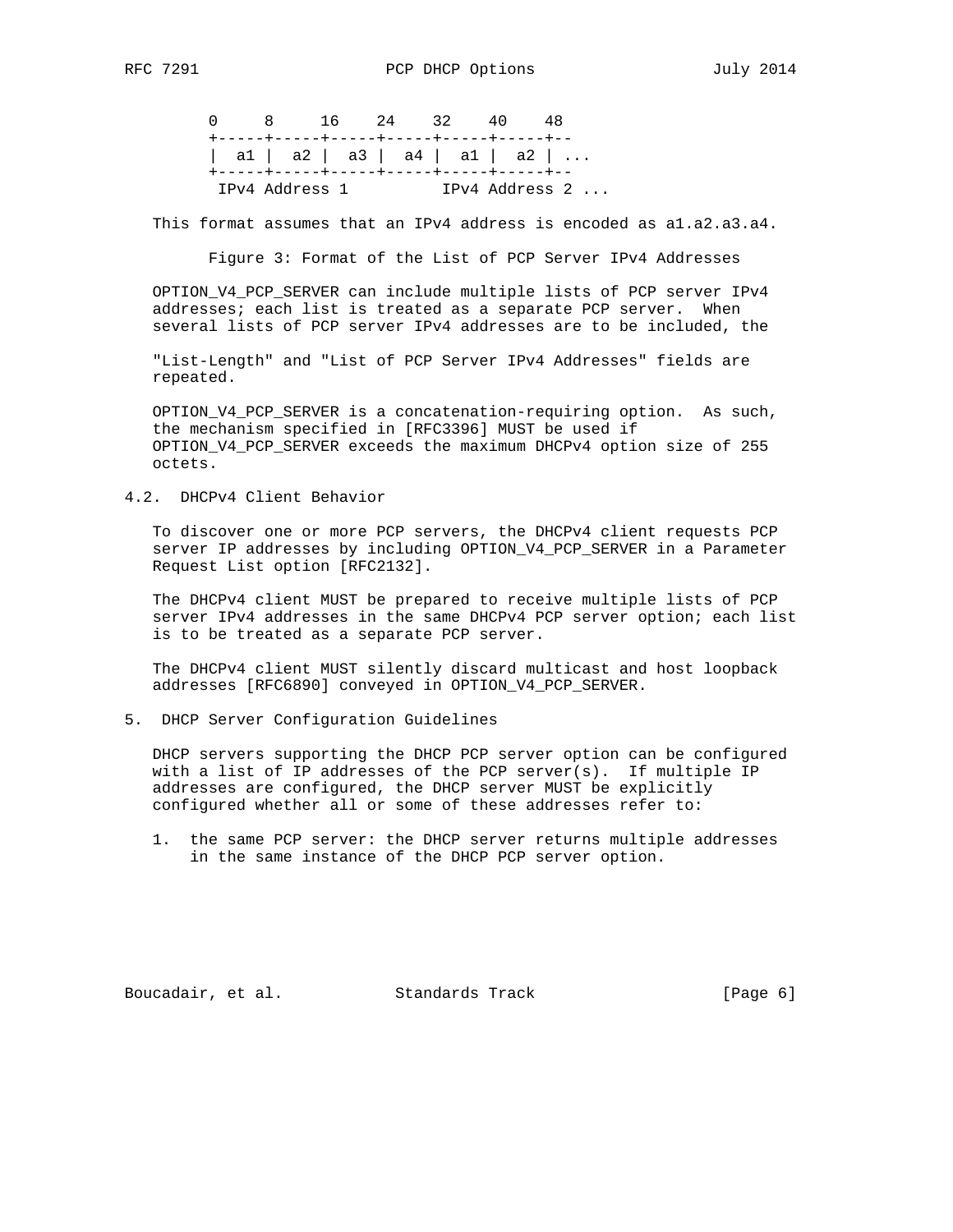2. distinct PCP servers: the DHCP server returns multiple lists of PCP server IP addresses to the requesting DHCP client (encoded as multiple OPTION\_V6\_PCP\_SERVERs or in the same OPTION V4 PCP SERVER); each list is referring to a distinct PCP server. For example, multiple PCP servers may be configured to a PCP client in some deployment contexts such as multi-homing. It is out of the scope of this document to enumerate all deployment scenarios that require multiple PCP servers to be returned.

 Precisely how DHCP servers are configured to separate lists of IP addresses according to which PCP server they address is out of the scope of this document. However, DHCP servers MUST NOT combine the IP addresses of multiple PCP servers and return them to the DHCP client as if they belong to a single PCP server, and DHCP servers MUST NOT separate the addresses of a single PCP server and return them as if they belong to distinct PCP servers. For example, if an administrator configures the DHCP server by providing a Fully Qualified Domain Name (FQDN) for a PCP server, even if that FQDN resolves to multiple addresses, the DHCP server MUST deliver them within a single server address block.

 DHCPv6 servers that implement this option and that can populate the option by resolving FQDNs will need a mechanism for indicating whether to query for A records or only AAAA records. When a query returns A records, the IP addresses in those records are returned in the DHCPv6 response as IPv4-mapped IPv6 addresses.

 Discussion: The motivation for this design is to accommodate deployment cases where an IPv4 connectivity service is provided while only DHCPv6 is in use (e.g., an IPv4-only PCP server in a Dual-Stack Lite (DS-Lite) context [RFC6333]).

 Since this option requires support for IPv4-mapped IPv6 addresses, a DHCPv6 server implementation will not be complete if it does not query for A records and represent any that are returned as IPv4-mapped IPv6 addresses in DHCPv6 responses. This behavior is neither required nor suggested for DHCPv6 options in general: it is specific to OPTION\_V6\_PCP\_SERVER. The mechanism whereby DHCPv6 implementations provide this functionality is beyond the scope of this document.

 For guidelines on providing context-specific configuration information (e.g., returning a regional-based configuration) and information on how a DHCP server might be configured with FQDNs that get resolved on demand, see [DHC-CONFIG].

Boucadair, et al. Standards Track [Page 7]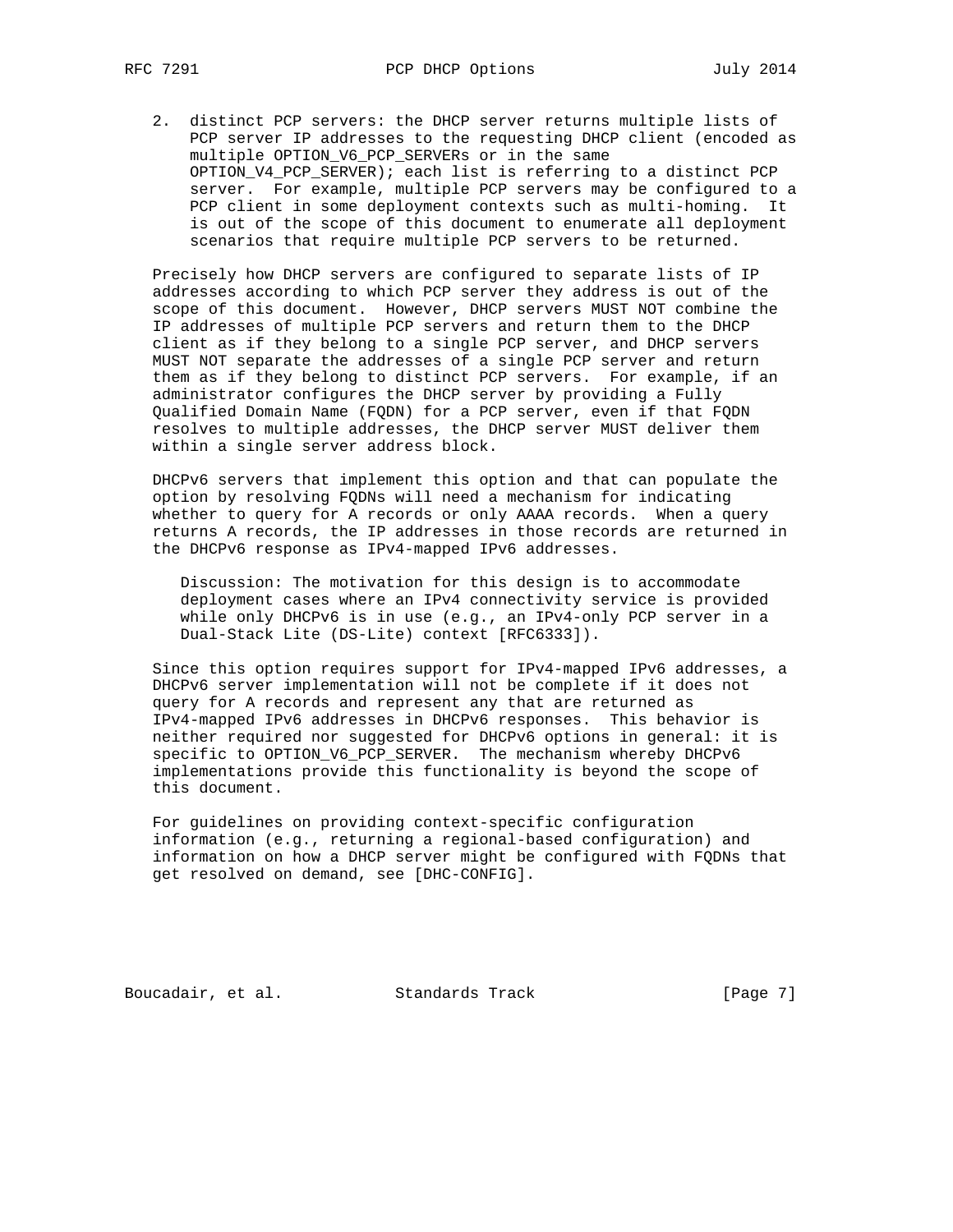6. Dual-Stack Hosts

 A dual-stack host might receive a PCP server option via both DHCPv4 and DHCPv6. For guidance on how a DHCP client can handle PCP server IP lists for the same network but obtained via different mechanisms, see [PCP-SERVER].

7. Hosts with Multiple Interfaces

 A host may have multiple network interfaces (e.g., 3G, IEEE 802.11, etc.), each configured differently. Each PCP server learned MUST be associated with the interface via which it was learned.

 Refer to [PCP-SERVER] and Section 8.4 of [RFC6887] for more discussion on multi-interface considerations.

8. Security Considerations

 The security considerations in [RFC2131] and [RFC3315] are to be considered. PCP-related security considerations are discussed in [RFC6887].

 The PCP server option defined here is applicable when operating under the simple threat model (Section 18.1 of [RFC6887]). Operation under the advanced threat model (Section 18.2 of [RFC6887]) may or may not be appropriate; analysis of this question is out of the scope of this document.

- 9. IANA Considerations
- 9.1. DHCPv6 Option

 IANA has assigned the following new DHCPv6 Option Code in the registry maintained in <http://www.iana.org/assignments/dhcpv6-parameters>:

| Option Name |  |                         | Value |
|-------------|--|-------------------------|-------|
|             |  |                         |       |
|             |  | OPTION V6 PCP SERVER 86 |       |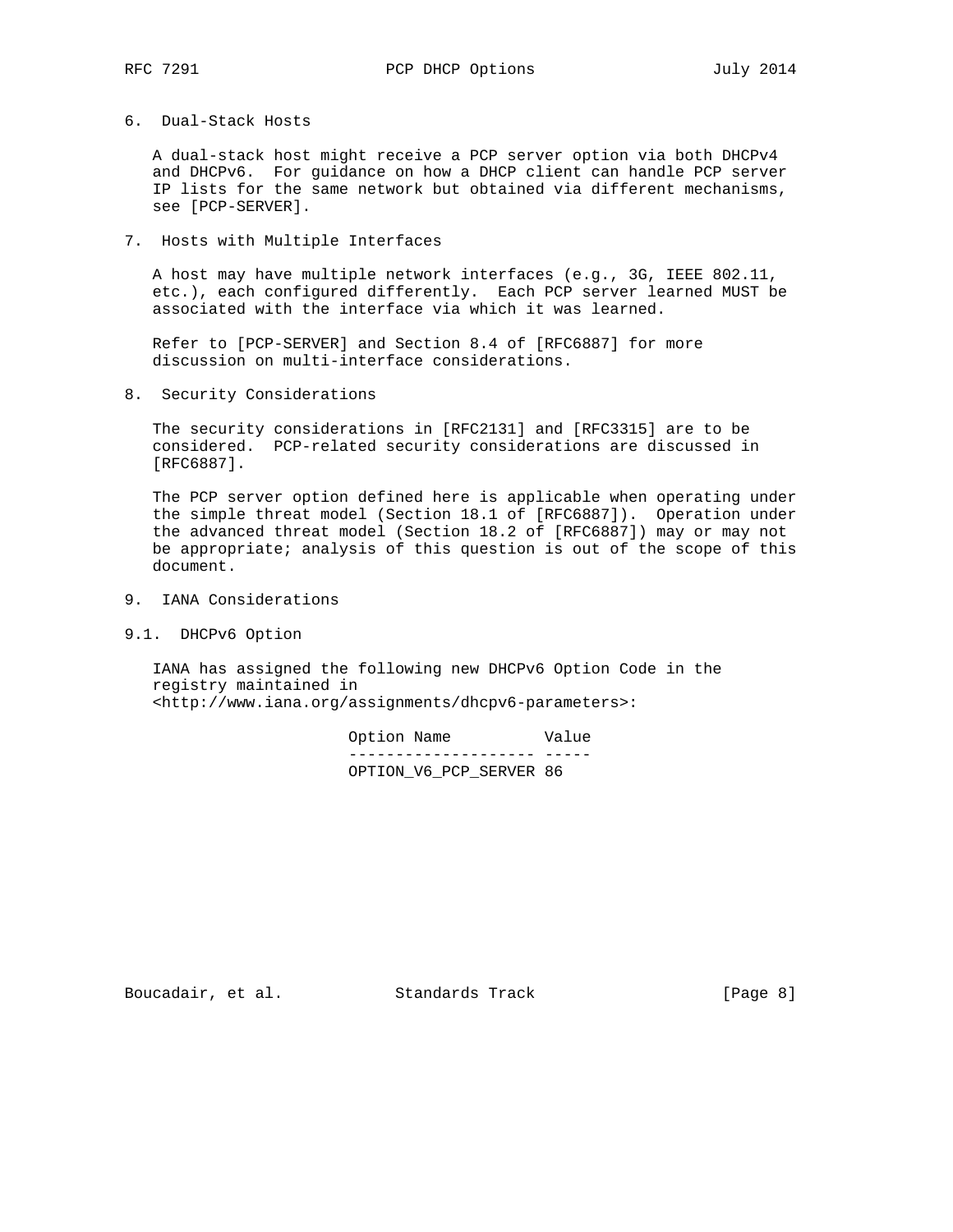# 9.2. DHCPv4 Option

 IANA has assigned the following new DHCPv4 Option Code in the registry maintained in <http://www.iana.org/assignments/bootp-dhcp-parameters>:

Option Name Tag Data Length Meaning -------------------- --- ----------- -------------------------------- OPTION\_V4\_PCP\_SERVER 158 Variable; Includes one or multiple lists the minimum of PCP server IP addresses; each length is list is treated as a separate 5. PCP server.

#### 10. Acknowledgements

 Many thanks to C. Jacquenet, R. Maglione, D. Thaler, T. Mrugalski, T. Reddy, S. Cheshire, M. Wasserman, C. Holmberg, A. Farrel, S. Farrel, B. Haberman, and P. Resnick for their review and comments.

 Special thanks to T. Lemon and B. Volz for their reviews and their efforts to enhance this specification.

- 11. References
- 11.1. Normative References
	- [RFC2119] Bradner, S., "Key words for use in RFCs to Indicate Requirement Levels", BCP 14, RFC 2119, March 1997.
	- [RFC2131] Droms, R., "Dynamic Host Configuration Protocol", RFC 2131, March 1997.
	- [RFC2132] Alexander, S. and R. Droms, "DHCP Options and BOOTP Vendor Extensions", RFC 2132, March 1997.
	- [RFC3315] Droms, R., Bound, J., Volz, B., Lemon, T., Perkins, C., and M. Carney, "Dynamic Host Configuration Protocol for IPv6 (DHCPv6)", RFC 3315, July 2003.
	- [RFC3396] Lemon, T. and S. Cheshire, "Encoding Long Options in the Dynamic Host Configuration Protocol (DHCPv4)", RFC 3396, November 2002.
	- [RFC4291] Hinden, R. and S. Deering, "IP Version 6 Addressing Architecture", RFC 4291, February 2006.

Boucadair, et al. Standards Track [Page 9]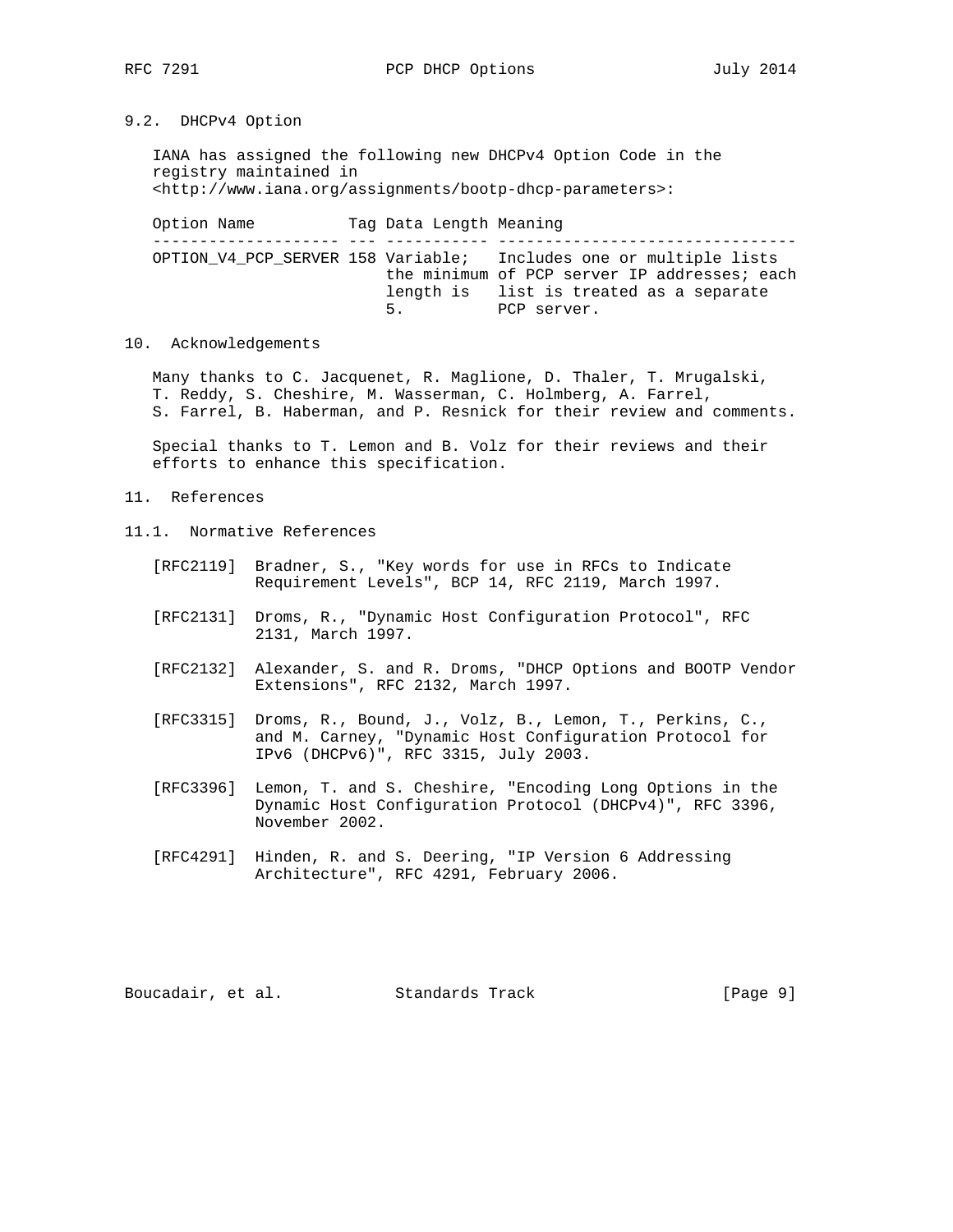- [RFC6887] Wing, D., Cheshire, S., Boucadair, M., Penno, R., and P. Selkirk, "Port Control Protocol (PCP)", RFC 6887, April 2013.
- [RFC6890] Cotton, M., Vegoda, L., Bonica, R., and B. Haberman, "Special-Purpose IP Address Registries", BCP 153, RFC 6890, April 2013.
- 11.2. Informative References
	- [DHC-CONFIG]

 Lemon, T. and T. Mrugalski, "Customizing DHCP Configuration on the Basis of Network Topology", Work in Progress, February 2014.

[PCP-DEPLOYMENT]

 Boucadair, M., "Port Control Protocol (PCP) Deployment Models", Work in Progress, April 2014.

[PCP-SERVER]

 Boucadair, M., Penno, R., Wing, D., Patil, P., and T. Reddy, "PCP Server Selection", Work in Progress, April 2014.

- [RFC6052] Bao, C., Huitema, C., Bagnulo, M., Boucadair, M., and X. Li, "IPv6 Addressing of IPv4/IPv6 Translators", RFC 6052, October 2010.
- [RFC6333] Durand, A., Droms, R., Woodyatt, J., and Y. Lee, "Dual- Stack Lite Broadband Deployments Following IPv4 Exhaustion", RFC 6333, August 2011.

Boucadair, et al. Standards Track [Page 10]